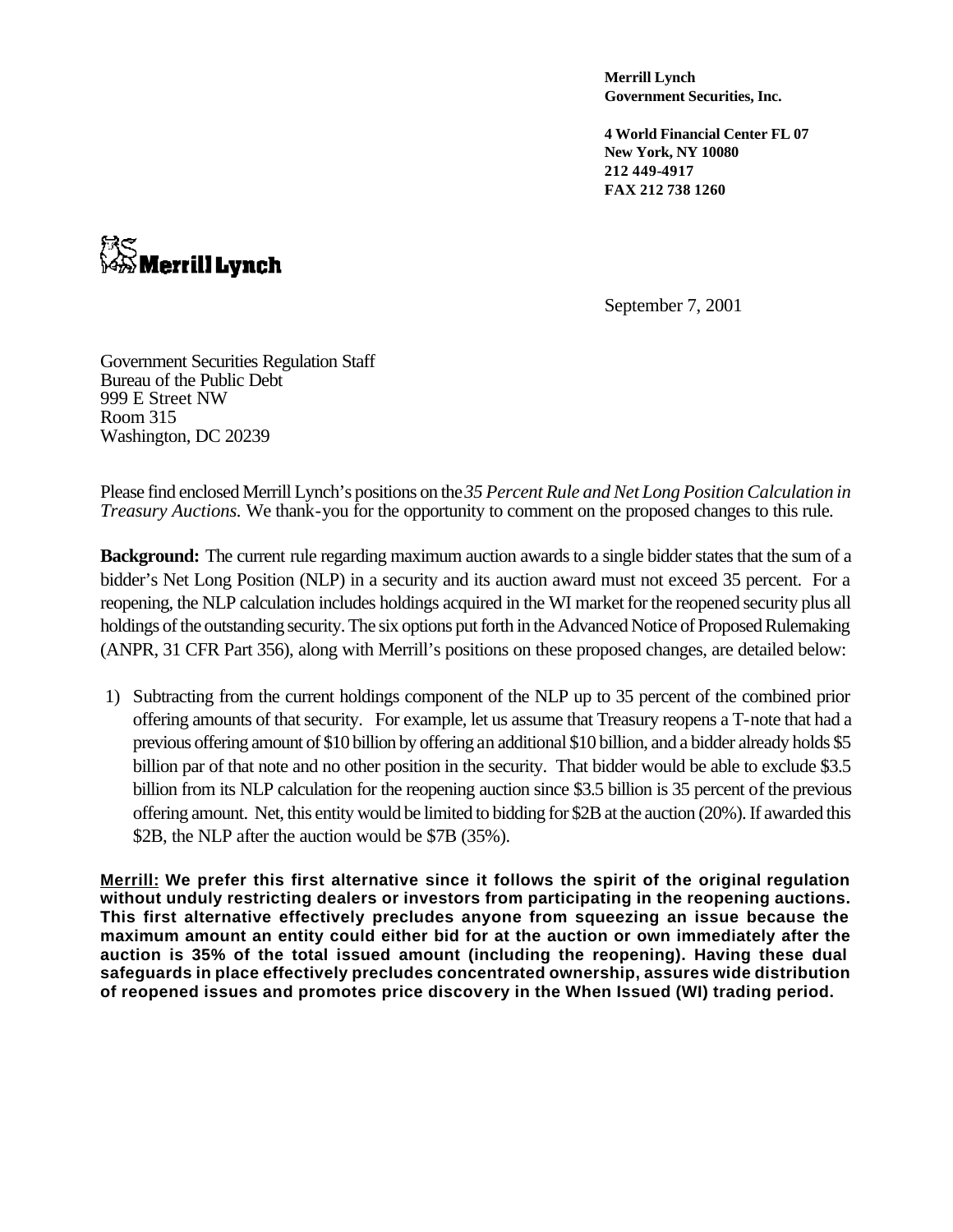2) Eliminate the NLP reporting requirement altogether and reduce the 35 percent limit to 25 percent (or some other amount below 35 percent).

**Merrill: With the advances in technology, we do not believe that the operational difficulties of efficiently reporting the NLP are so great as to favor this alternative. As evidence, we acknowledge (and appreciate) how the Treasury has shortened the auction reporting times to about 10 minutes now. Further, lowering the auction award limit to 25% would penalize those investors/dealers who are not subject to the NLP reporting (under current rules) but wish to purchase a large block at the reopening.** 

3) Keep the current NLP requirement, but compute the 35 percent limit based on the offering amount plus any previous offering amounts. For example, if Treasury offered \$10 billion of a Treasury security in a previous auction and offered an additional \$10 billion of the security in a reopening, a bidder with no net long position would be able to purchase up to \$7 billion (\$20 billion x .35%) of the reopening offering.

**Merrill: We do not like this alternative at all since it allows one entity to effectively "coup" the auction by potentially purchasing up to 70%. This proposal would not allow for wide distribution at the auction. Further, dealers may not be willing to provide adequate liquidity in the WI trading period since it could potentially be hard for them to cover their shorts in the auction at a reasonable price, knowing that one entity could purchase 70%. This proposal would be detrimental to WI liquidity.**

4) Redefine the NLP to include only the when-issued position when calculating the 35 percent limit on the reopening.

**Merrill: Although this proposal is our second choice, we do not totally favor it because some dealers/investors could still manipulate it for their advantage. For one, a trader could actively buy large amounts of the WI in the trading period and then "sell the roll" (sell the WI, buy the existing current) right before the auction. This latter trade would be hidden from the general market since it is just a repo transaction with minimal risk (only the repo dealer and trader would know). Then, this investor could bid for 35% at the auction since its "WI" NLP would equal zero. Not only could this result in WI market dislocations (again making it riskier for dealers to trade in the WI period and bid at the auction) but this new entity could control a large % (>35%) of the combined issue right after the reopening auction, potentially squeezing it in the repo market. Likewise, if a dealer owned \$6.5B of an original \$10B issue and purchased \$3.5B of a reopened \$10B issue, it would then own 50% (\$10B) of the total amount issued, a rather large percentage and one which could potentially facilitate a squeeze.**